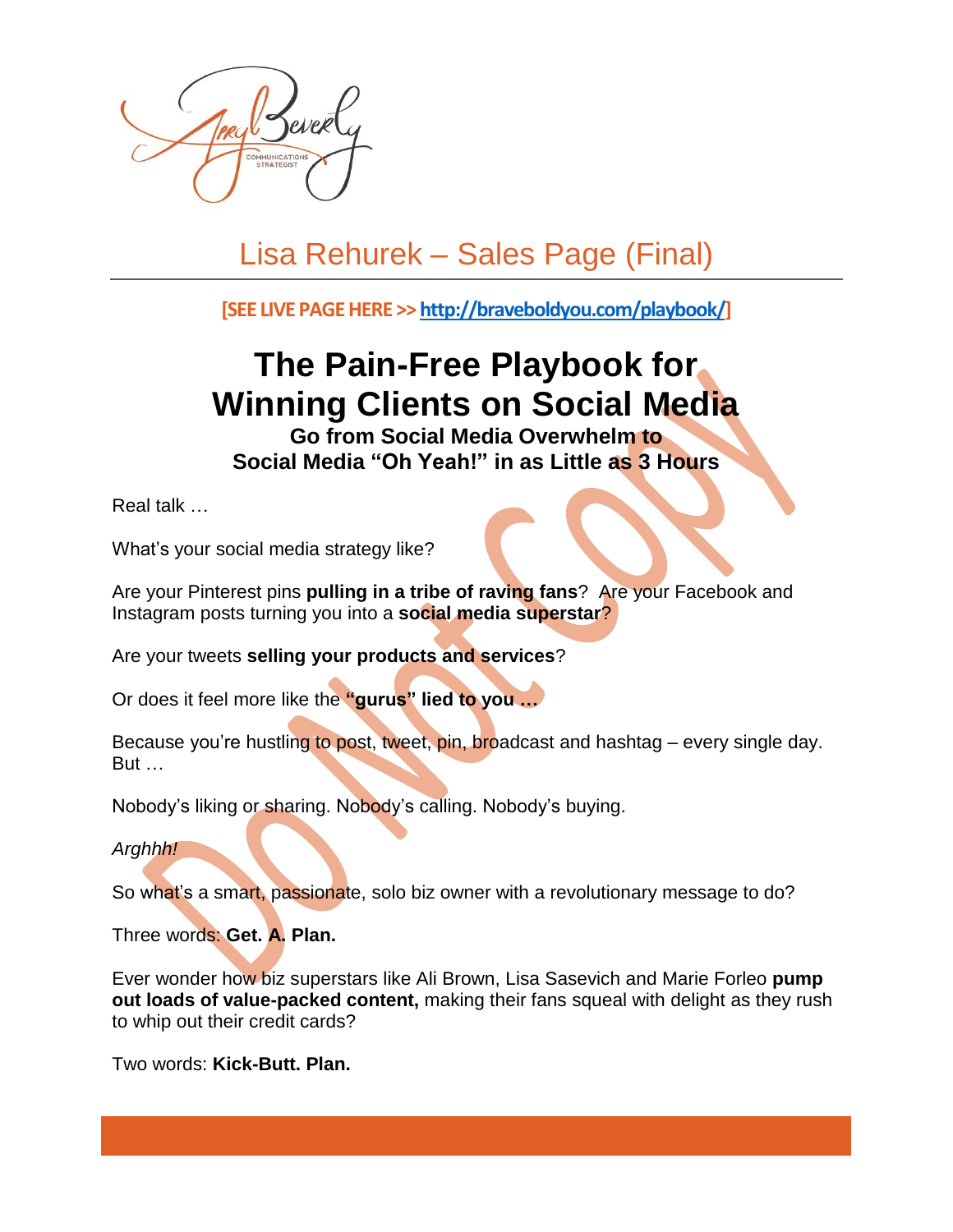

Yup, these are women with a master plan. They're **building big brands, launching 7 figure courses** and **changing millions of lives.**

And you can too.

I'm Lisa Rehurek, a business & social media strategist and best-selling author.

Before building my current 6-figure biz, I had no clue how to use social media to **attract clients** and **build a tribe of raving fans**.

I'd post random offerings on Facebook, Twitter and Instagram and expect a wave of PayPal payments to roll in. Didn't happen.

Then, out of desperation and frustration, I'd re-post whatever the gurus shared.

It worked for them, so it must work for me, right?

Nope! Instead, I ended up with a hodgepodge of crap that confused the heck out of my small tribe of followers.

Why was I failing so bad? I spent hours posting, tweeting and pinning. But while I struggled to book my first client through social media, my **biz buddies were blowing past me** and smashing the 6-figure mark.

And that's when reality set in.

I had no clue what I was doing.

But now, after many years and thousands of dollars on courses and training programs, I know what truly works in social media …

## **Having a clear, consistent plan!**

It's changed everything for me and my 6- and 7-figure private clients. You see, it's **easy to win clients on social media when you know what to do.**

The problem is, most people have no idea what to do.

And that's why I created the **Ultimate Online Content Strategy Playbook.**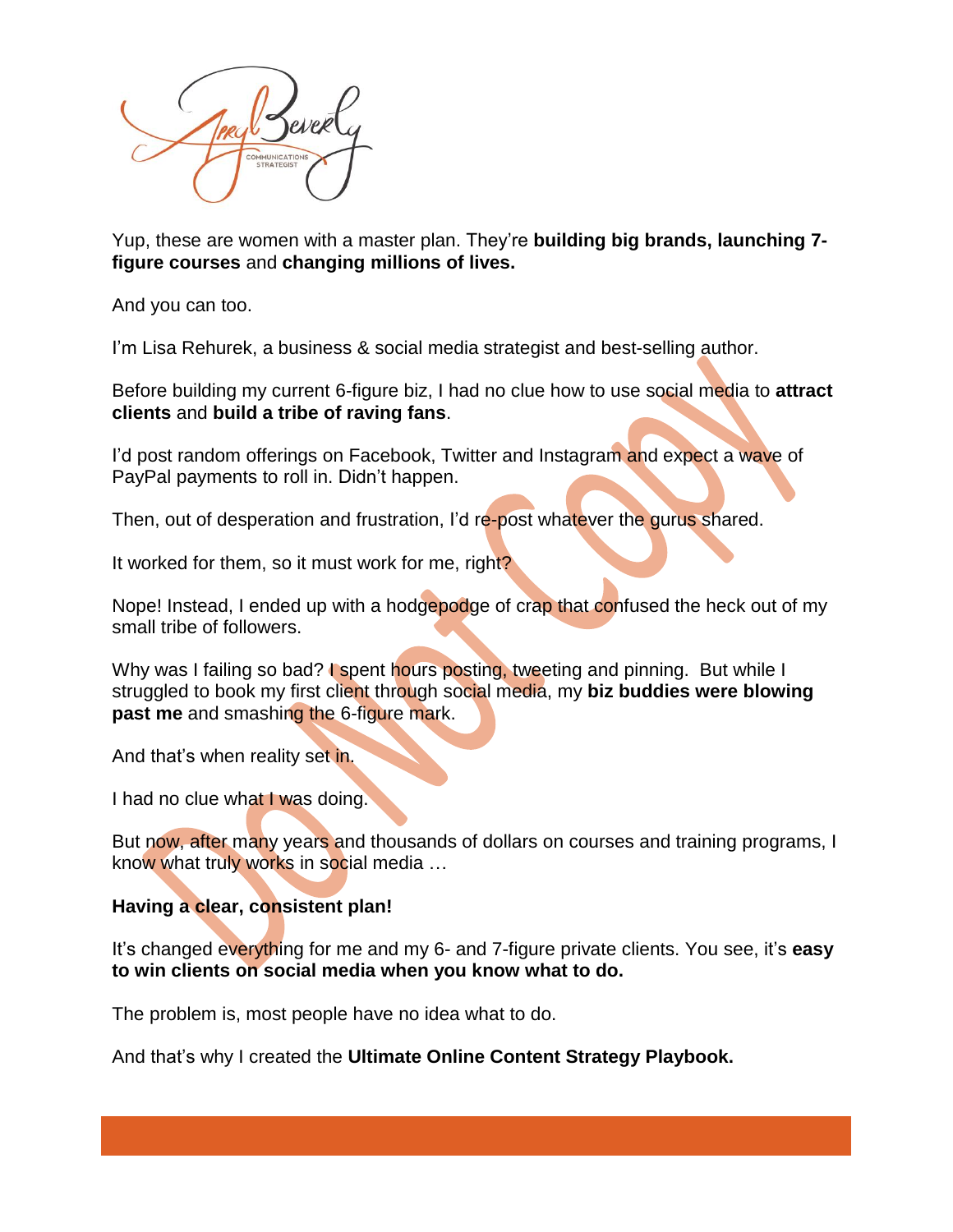

It's your assistant, social media strategist and content editor – all in one.

It's your social media savior: ending sporadic posts, tweets, pins and Periscope broadcasts.

It's your secret weapon to becoming the **badass now blowing past** *your biz buddies* (minus the pain and frustration I muddled through).

This beautiful digi-playbook is jam-packed with every template, worksheet and checklist I use to carefully craft online content strategies for my high-end clients.

Inside the playbook, I whisper sweet social media secrets so you can:

- Plot out a full **12 months of content in just 30 minutes**
- Mix and match your words to **turn 1 piece of content into 6** (fun in the sun and bestie nights out here you come)
- Discover the must-have tools every biz owner needs to **build an online empire** (pain-free)
- Have everything you need to have your **social media strategy up and running in as little as 3 hours**

No more scrambling for content ideas.

No more wasting time.

No more hash-tagging without a purpose.

And the best part is, you get a slew of examples, a sample editorial calendar, and an easy-to-follow content plan proven to put money in your purse and clients on your calendar.

**Heck Yeah! I want my most profitable year ever. <—-button copy**

In case you haven't raced off to smack the "buy" button yet, let's do a little math:

A 1-hour strategy session with me is \$497.00.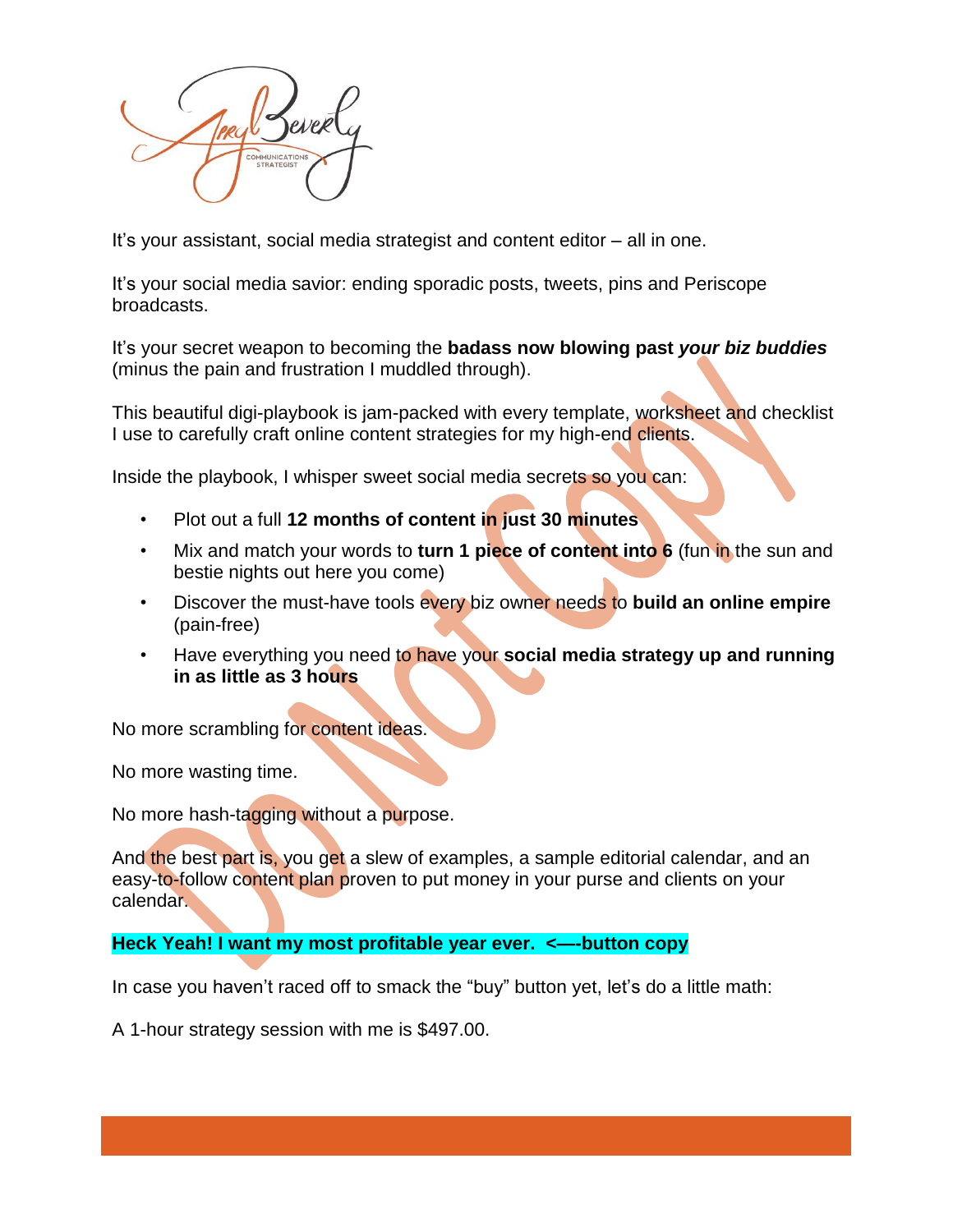

The **Ultimate Online Content Strategy Playbook** is \$49. And you get to swipe the top secrets I share with clients who pay me \$497.00.

Now, I planned to charge \$97 for this playbook. And I'll likely raise the price to that or maybe even more. (It's certainly worth it.)

But today, my only goal is to give you the tools to build a profitable business using social media. I'm not trying to get rich off this playbook.

I want you to **share your genius with the world,** so you can finally **attract the right clients** to your rockin' biz. And with **The Ultimate Online Content Strategy Playbook,** you're virtually guaranteed to do exactly that.

That's why I'm leaving the price at \$49 ... for now.

**Heck Yeah! I want my most profitable year ever. <—-button copy**

## **Praise from a Few Playbook Peeps**

*"This is exactly what I needed. Easy to follow and I love the templates!"*

*"Thank you for this playbook. This has helped tremendously."*

*"Love it and I'm finally ready to go with a posting schedule. Highly recommend it!"*

As I see it, you have three choices:

**Choice #1:** Continue to **do what you've been doing** and thank the universe for the one client who stumbled on your Facebook page.

**Choice #2:** Watch everyone else grow a profitable biz and **keep wishing** for the social media gods to send you more clients.

**Choice #3:** Put on your big-girl pants. Download this playbook. And plan the next **12 months of mind-blowing content** for your (soon to be) raving fans + high-paying clients.

Social media overwhelm? Not on my watch.